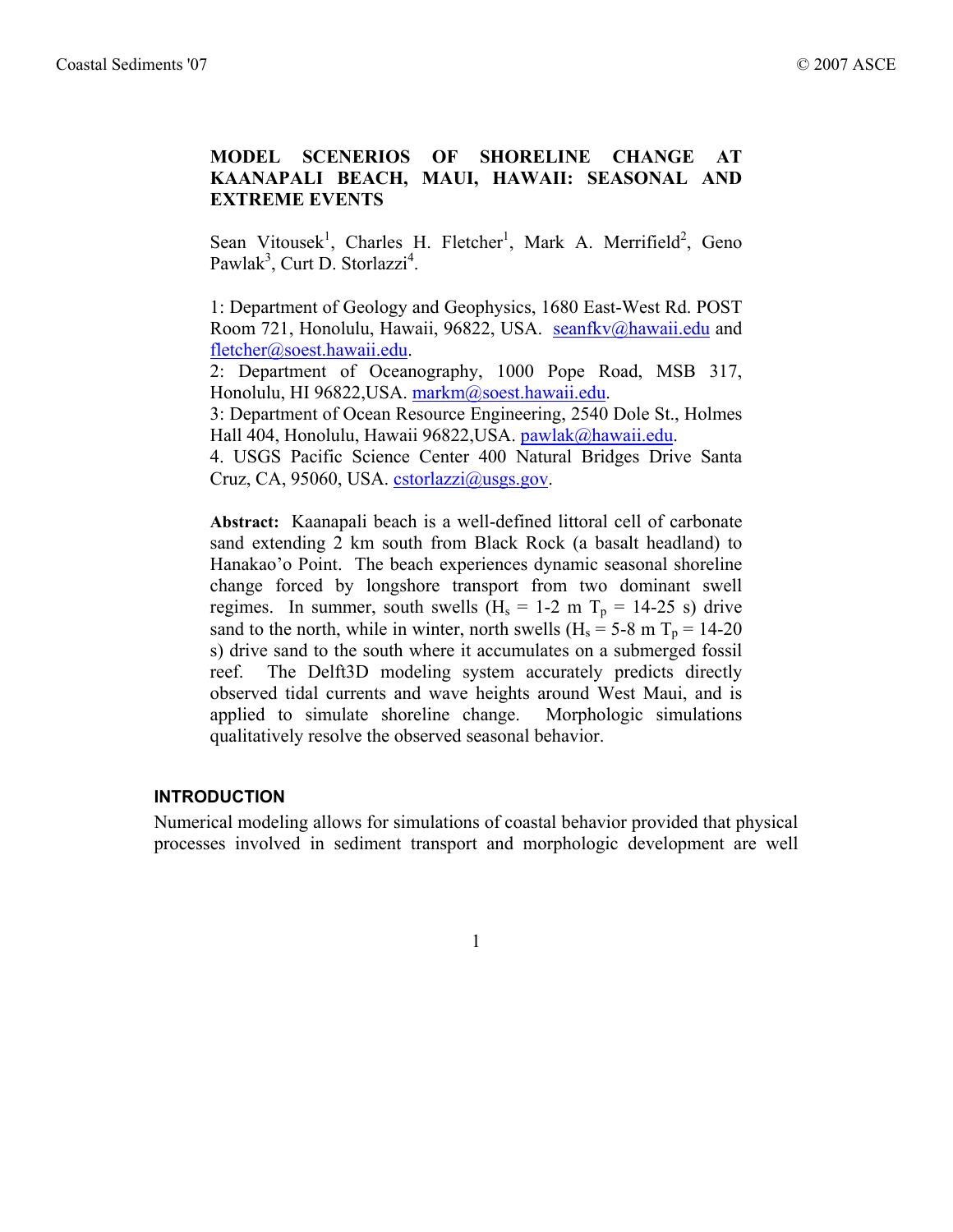resolved. Thus effort is needed to observe and, through modeling, reproduce wave and current fields with adequate spatial resolution.

The Delft3D modeling system accurately reproduces hydrodynamic behavior at a number of field sites (Elias et al. 2000; Klein et al. 2001; Luijendijk 2001; Walstra et al. 2001, 2003). Delft3D also reproduces observed sediment transport patterns in laboratory tests and morphologic simulations (Lesser 2000; Lesser et. al. 2004; Elias 2006) using the Van Rijn 1993 transport formulations. As an extension of these successes, it is hoped that adequate resolution of water levels, waves, and currents allow the model to reproduce sediment transport patterns in carbonate reef environments.

# **Kaanapali**

Kaanapali Beach, located on the west coast of Maui, Hawaii, lies within a welldefined littoral cell extending 2 km south from Black Rock (a basalt headland) to Hanakao'o Point. Kaanapali Beach is at the center of the Maui Nui complex shown in Figure 1, which consists of the islands of Molokai, Lanai, Maui, and Kahoolawe. Shadowed by these islands, Kaanapali is exposed to direct swell from limited windows: north  $(350-10^{\circ})$ , south  $(210-170^{\circ})$ , west  $(280-260^{\circ})$ , as well as refracted swell from the remaining directions.



Figure 1 –Hawaiian Islands, Maui Nui, and Kaanapali.

Like the wave field, the Maui Nui current field is also spatially complex due to mean flows through the Pailolo Channel, which have been investigated in (Flament et al. 1996; Sun 1996; Storlazzi et al. 2006). Eversole (2003) characterized Kaanapali as an alongshore system that transports approximately  $30,000 \text{ m}^3$  of sand to the north during summer months driven by south swell, which later returns to the south in winter months forced by north swell. This volume of sand can result in dramatic beach width changes of more than 50 m.

# **Erosion Event**

In early July 2003, Kaanapali experienced a rapid-onset erosion event that undermined resort landscaping and infrastructure landward of Hanakao'o Point. This event was likely the result of unusually high sea levels resulting from a series of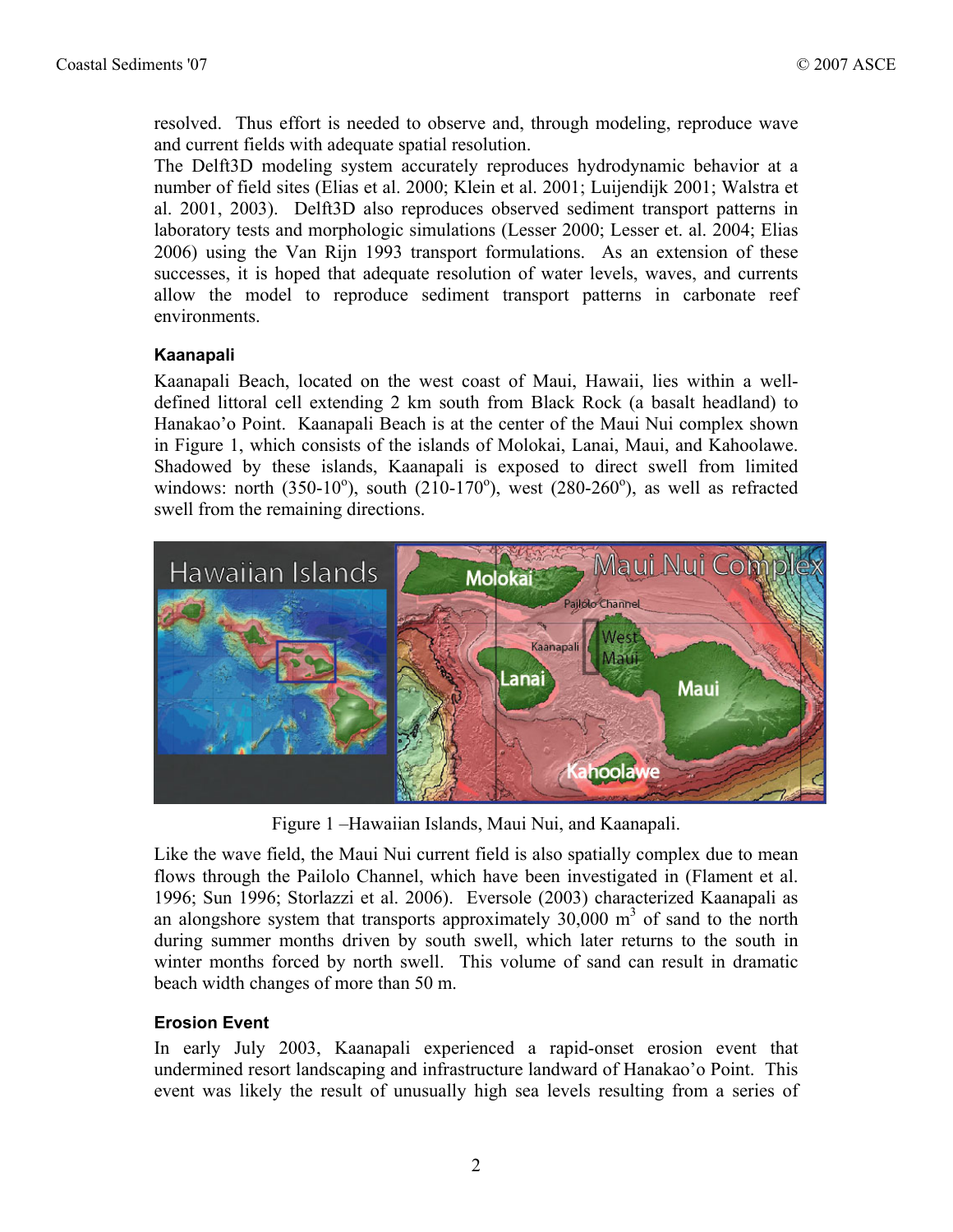mesoscale eddies that arrived over spring and summer months as seasonal sea level increased due to water column warming. Mesoscale eddies, investigated in Firing et al. (2004), can persist for weeks to months and produce sea levels 15-20 cm above normal.

The Kahului tide station on Maui reached its highest recorded hourly water levels during the mesoscale eddy sequence of 2003. While 15-20 cm may seem like a small sea-level signal, in micro-tidal areas such as Hawaii (tide range  $= 0.6 - 0.8$  m), these eddies represent a significant percentage of the tide range, and a significant increase on sandy shorelines otherwise exposed to nearly constant water levels. It is unlikely that the sea-level signal produced by these events would be able, by themselves, to cause significant erosion. However, when these coincide with spring tides and swell, the conditions for significant erosion exist. Mesoscale eddies are an episodic phenomenon today that represent a future permanent condition in coming decades due to eustatic sea-level rise on the order of 3 mm/year.

South swell associated with the July eddy in 2003 reached a significant wave height of only 0.75 m at 10 m water depth (Tp = 15 s, breaking wave height = 1.3 m), which is considerably lower than the annually recurring deep-water significant wave height of 2 m (Tp = 17 sec, breaking wave height = 2 m). These factors emphasize the importance of sea level as a contributing factor to erosion, and seem to be a clear case of unprecedented water levels in combination with uneventful waves leading to unprecedented erosion.

# **Seasonal Change**

Seasonal profile changes at Kaanapali beach are pronounced. Accretion periods can be idealized as two simple, different systems: accretion updrift of a headland (acting as a barrier to longshore transport, similar to a groin) and accretion on a flat fossil reef. Accretion updrift of a groin has been widely studied and is a common occurrence on coastlines in the US and abroad. The case of sand accretion on a perched beach is much less common, receiving only limited scientific attention.

Beach widening at Hanakao'o Point during winter months is an acute example of accretion on a perched beach, and poses one of the most interesting questions presented by the dynamic cycle of accretion and erosion at Kaanapali. Accretion at Hanakao'o is much more concentrated and dramatic than at Black Rock, even though the north end has an obvious accretion mechanism in place: the physical barrier of Black Rock. It is likely that the shallow, rough reef at Hanakao'o slows southward propagating alongshore currents generated by north swell leading to bed deposition. Hanakao'o also marks the point where swell regimes change from surging breakers in the northern portion of the beach at Black Rock where swash transport may play an important role in beach morphology to offshore dissipative breakers on the reef (characterizing the southern portion of the beach). Because of the difference in offshore depth and wave breaking characteristics, Hanakao'o likely marks the termination of swash zone transport. Improving an understanding of the various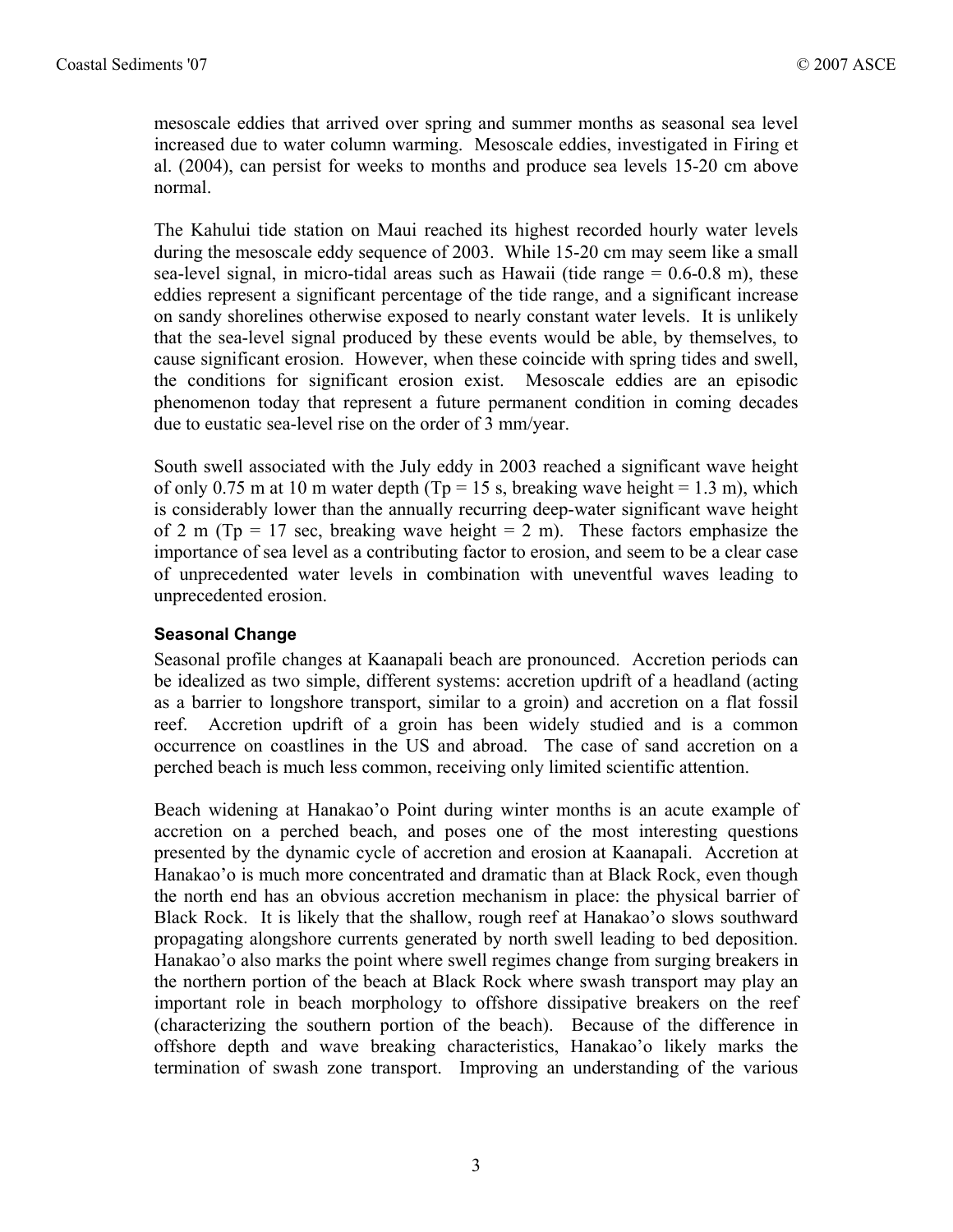processes governing beach dynamics is critical to defining the role of eddy-generated water-level changes in episodic erosion.

### **METHODS**

### **Data**

An array of instruments shown in Figure 2 (including CTD/OBS and ADCP's) was deployed at the 10 m depth contour along West Maui in 2003 as part of the USGS coral reef project to monitor physical processes affecting formation and lifespan of coral reef systems (Storlazzi et al., 2006). Another instrument (PUV) was deployed at Kaanapali in the summer of 2006 for further monitoring of waves and currents in shallow water.

### **Modeling**

The Delft3D-FLOW module (v. 3.24.03 used here) solves the unsteady shallow-water equations with the hydrostatic and Boussinesq assumptions. In 2D mode the model solves two horizontal momentum equations (see Eq. 1-2), a continuity equation (Eq. 3) and a transport (advection-diffusion) equation (Eq. 4) shown below:

$$
\frac{\partial u}{\partial t} + u \frac{\partial u}{\partial x} + v \frac{\partial u}{\partial y} + g \frac{\partial \eta}{\partial x} - f v + \frac{\tau_{bx}}{\rho_w (h + \eta)} - \frac{F_x}{\rho_w (h + \eta)} - v_e \left(\frac{\partial^2 u}{\partial x^2} + \frac{\partial^2 u}{\partial y^2}\right) = 0 \quad (1)
$$

$$
\frac{\partial v}{\partial t} + u \frac{\partial v}{\partial x} + v \frac{\partial v}{\partial y} + g \frac{\partial \eta}{\partial y} - fu + \frac{\tau_{by}}{\rho_w (h + \eta)} - \frac{F_y}{\rho_w (h + \eta)} - v_e \left(\frac{\partial^2 v}{\partial x^2} + \frac{\partial^2 v}{\partial y^2}\right) = 0 \quad (2)
$$

$$
\frac{\partial \eta}{\partial t} + u \frac{\partial [(h+\eta)u]}{\partial x} + v \frac{\partial [(h+\eta)v]}{\partial y} = 0
$$
\n(3)

$$
\frac{\partial [hc]}{\partial t} + \frac{\partial [huc]}{\partial x} + \frac{\partial [hvc]}{\partial y} = h \left[ \frac{\partial}{\partial x} \left( D_H \frac{\partial c}{\partial x} \right) + \frac{\partial}{\partial y} \left( D_H \frac{\partial c}{\partial y} \right) \right]
$$
(4)

where *u* and  $v =$  the horizontal velocities in the *x* and *y* directions respectively;  $t =$ time; *g* = gravity; *η* = free surface height; *h* = water depth; *f* = coriolis force;  $\rho_w$  = density of water;  $\tau_h$  = bed friction; *F* = external forces due to wind and waves,  $v_e$  = horizontal eddy viscosity;  $D_{\mu}$  = horizontal eddy diffusivity; and  $c$  = concentration of suspended sediment. The equations are solved on a staggered finite difference grid using the Alternating Direction Implicit (ADI) method after Stelling (1984).

# **Computational Grids**

The computations of Delft3D are performed on orthogonal curvelinear grids shown in Figure 2. Modeling for this project involves two flow grids: a regional model covering the West Maui coast and a local Kaanapali model. These grids are linked either by domain decomposition (DD) or interpolation of boundary conditions from the regional grid to the local grid. The use of DD models is very elegant, although primarily used here to validate the flow field in the smaller models, and justify the use of the local grid by itself. The use of just a local grid for simulations offers an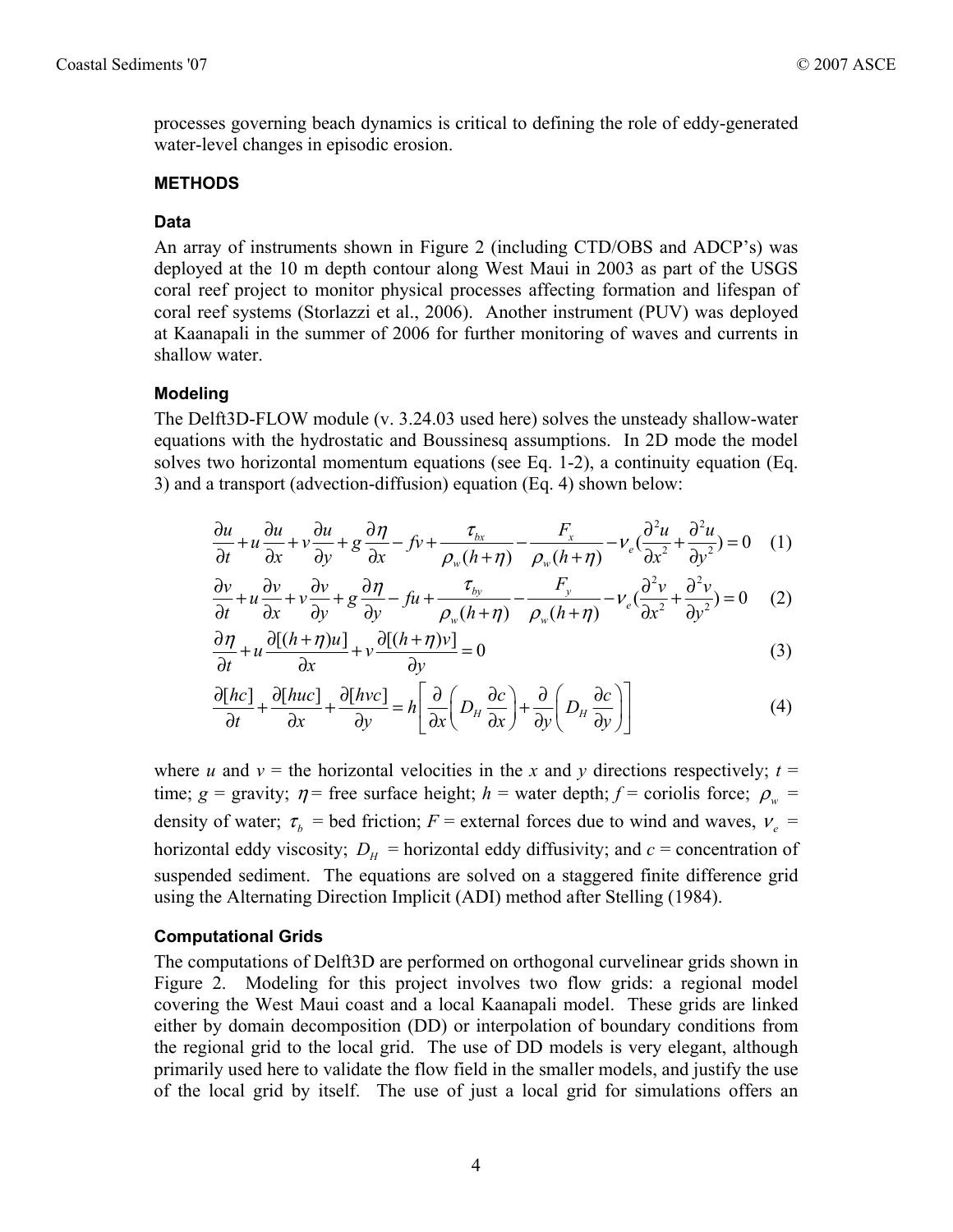ADCP - South Kahana (Airport) ADCP - HOROWOWAI CTD/OBS BIBLE Rock PUV - Kaanapalk  $(2006)$ CTD/OBS Puamana

improvement in computation time over domain decomposition models, especially if the single domain models return results similar to the DD models.

Figure 2 - Instrument locations and grid layout.

### **Boundary Conditions**

West Maui experiences a propagating tide, where gradient phases and amplitudes of tidal constituents exist along the coast, and tidal velocities are directed shore parallel (Storlazzi et al., 2006). Boundary conditions ideal for modeling this particular tidal configuration have been expressed in Roelvink and Walstra (2004), using water-level boundaries at the open (offshore) boundary and water-level gradient (Neumann) boundary conditions at lateral boundaries to solve for alongshore tidal velocities.

The boundaries use a harmonic forcing type, which facilitates use of the harmonic tidal components in water-level boundaries and determining water-level gradients. Water-level gradient boundary conditions can be determined simply from the amplitudes and phases of the tidal constitutes at each lateral boundary using the equations given in Roelvink and Walstra (2004):

|            | Given tidal constituent | Gradient amplitude:                              |  |
|------------|-------------------------|--------------------------------------------------|--|
| Amplitude: |                         | $\left( \phi_i^{north} - \phi_i^{south} \right)$ |  |
| Phase:     | v                       | $\phi_i + \pi/2$                                 |  |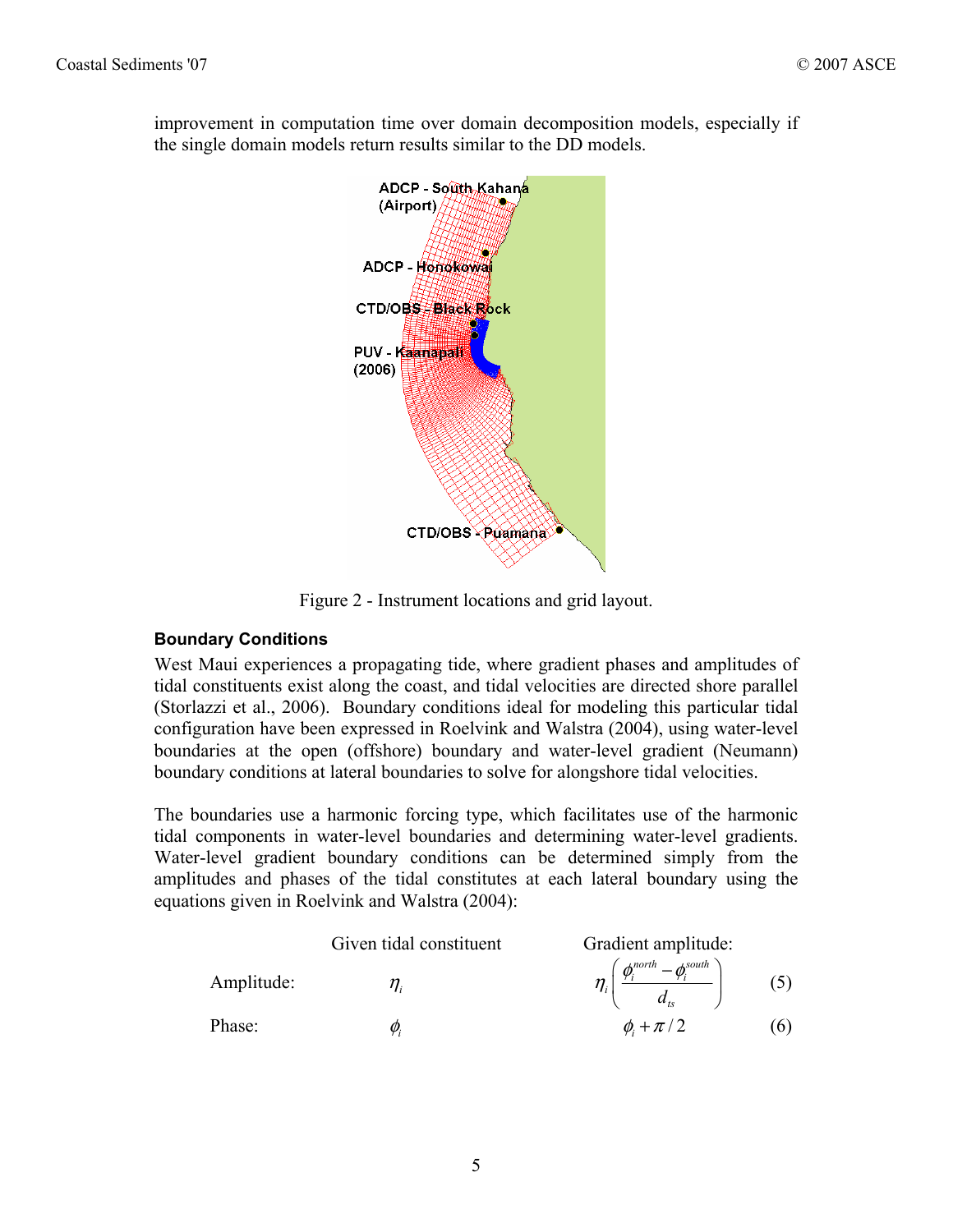where  $\eta_i$  = amplitude of the tidal constituent (m);  $\phi_i$  = phase of the tidal constituent  $(\phi_i^{north}, \phi_i^{south}$  for north and south boundaries respectively (radians)) and  $d_i$  = distance between the lateral boundaries (m). With these boundary conditions prescribed, the bed roughness is tuned to match the observed current magnitude. These boundary conditions have been shown to provide accurate simulations of tidal velocities in Roelvink and Walstra's modeling studies (2004) at Egmond (Netherlands). This study provides another example of the excellent performance of boundary conditions developed from this scheme (see Results).

The wave boundary conditions are determined from model hindcasts (WaveWatch III) because there are no recorded buoy observations that include wave direction. These hindcasts adequately resolve observed wave heights and periods at a number of buoy locations in Hawaii. In this study, hindcast values of significant wave height, peak period and direction are applied uniformly at the open boundaries of the largest SWAN model, and a series of nested grids resolve the wave field down to the nearshore scale (10m grid) at West Maui and Kaanapali Beach. The SWAN nesting scheme is shown on Figure 3.



Figure 3 - SWAN nesting scheme. WaveWatch III hindcast locations are shown in boxes.

# **RESULTS**

Model calibration has been carried out with the USGS data set. The model shows good comparison to the observed data set for tidal water levels, wave heights, and currents.

Good comparisons of tidal water levels are readily achieved with the use of a waterlevel boundary at the open boundary. The modeled and observed tidal components at the instrument location are shown in Table 1.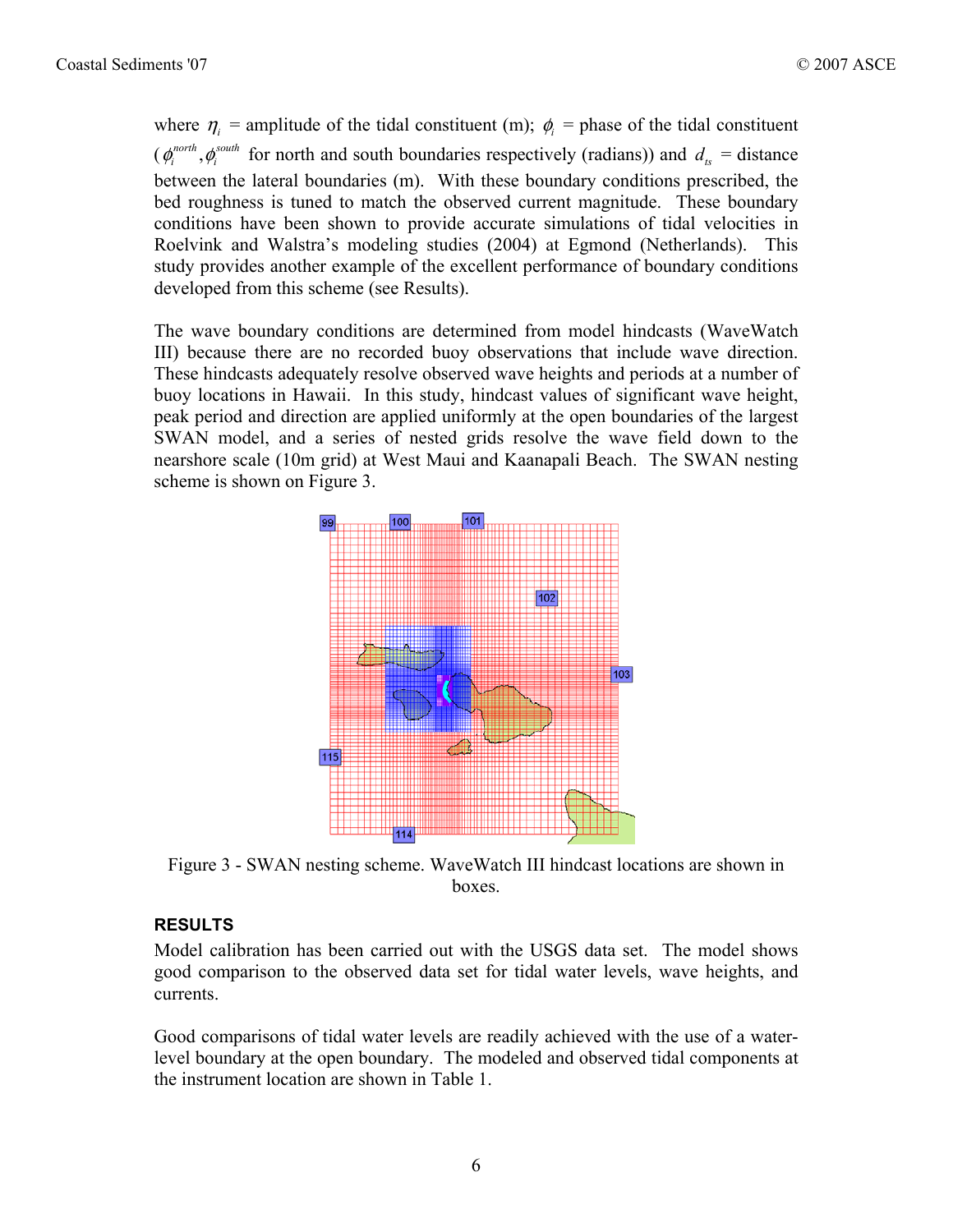| <b>Airport</b>    |                       |                   |                    |                           | Honokowai      |                       |                       |                                     |                       |
|-------------------|-----------------------|-------------------|--------------------|---------------------------|----------------|-----------------------|-----------------------|-------------------------------------|-----------------------|
|                   | <b>Obs Amp</b><br>[m] | Mod<br>Amp<br>[m] | Obs Phase<br>[deg] | <b>Mod Phase</b><br>[deg] |                | <b>Obs</b><br>Amp [m] | <b>Mod</b><br>Amp [m] | <b>Obs</b><br><b>Phase</b><br>[deg] | Mod<br>Phase<br>[deg] |
| <b>M2</b>         | 0.175                 | 0.173             | $-124.1$           | $-124.0$                  | M2             | 0.176                 | 0.174                 | $-122.6$                            | $-121.6$              |
| <b>N2</b>         | 0.029                 | 0.029             | 157.9              | 157.7                     | <b>N2</b>      | 0.029                 | 0.029                 | 159.1                               | 160.3                 |
| S <sub>2</sub>    | 0.062                 | 0.061             | 79.4               | 79.4                      | S <sub>2</sub> | 0.061                 | 0.06                  | 81.2                                | 82.1                  |
| K1                | 0.182                 | 0.181             | 79.4               | 79.2                      | K1             | 0.18                  | 0.18                  | 79.0                                | 78.6                  |
| <b>P1</b>         | 0.048                 | 0.048             | 85.9               | 85.1                      | P1             | 0.048                 | 0.048                 | 86.3                                | 85.3                  |
| О1                | 0.105                 | 0.105             | $-148.2$           | $-148.5$                  | О1             | 0.105                 | 0.104                 | $-148.5$                            | $-148.9$              |
| K <sub>2</sub>    | 0.029                 | 0.028             | $-107.5$           | $-108.3$                  | K <sub>2</sub> | 0.028                 | 0.028                 | $-107.1$                            | $-106.6$              |
| <b>Black Rock</b> |                       |                   |                    |                           |                |                       |                       |                                     |                       |
|                   |                       |                   |                    |                           |                | Puamana               |                       |                                     |                       |
|                   | <b>Obs Amp</b>        | Mod               | <b>Obs Phase</b>   | <b>Mod Phase</b>          |                | <b>Obs</b>            | Mod                   | <b>Obs</b>                          | Mod                   |
|                   | [m]                   | Amp               | [deg]              | [deg]                     |                | Amp [m]               | Amp [m]               | <b>Phase</b>                        | <b>Phase</b>          |
|                   |                       | [m]               |                    |                           |                |                       |                       | [deg]                               | [deg]                 |
| M2                | 0.177                 | 0.174             | $-119.3$           | $-118.3$                  | M2             | 0.179                 | 0.177                 | $-107.4$                            | $-106.8$              |
| N <sub>2</sub>    | 0.029                 | 0.029             | 161.1              | 163.6                     | N2             | 0.028                 | 0.029                 | 174.4                               | 175.8                 |
| S <sub>2</sub>    | 0.059                 | 0.058             | 85.3               | 86.0                      | S <sub>2</sub> | 0.052                 | 0.052                 | 100.0                               | 100.6                 |
| K1                | 0.178                 | 0.177             | 78.9               | 77.7                      | K1             | 0.168                 | 0.169                 | 75.0                                | 74.9                  |
| P <sub>1</sub>    | 0.048                 | 0.047             | 86.9               | 85.2                      | P1             | 0.045                 | 0.045                 | 84.4                                | 85.0                  |
| О1                | 0.104                 | 0.102             | $-148.3$           | $-149.3$                  | О1             | 0.096                 | 0.096                 | $-150.8$                            | $-150.9$              |

**Table 1 - Observed vs. modeled tidal constituents at instrument locations\_\_\_\_\_\_**

Agreement between modeled and observed currents is more difficult to achieve because of unresolved current-generating sources including mean flows through the Pailolo channel, internal tides, and the influence of the mesoscale eddy. Nevertheless the model shows good comparison with the observed currents, especially for stations dominated by barotropic flow, shown in Figure 4 and Figure 5.



Figure 4 - Modeled vs. observed current comparison for Honokowai station.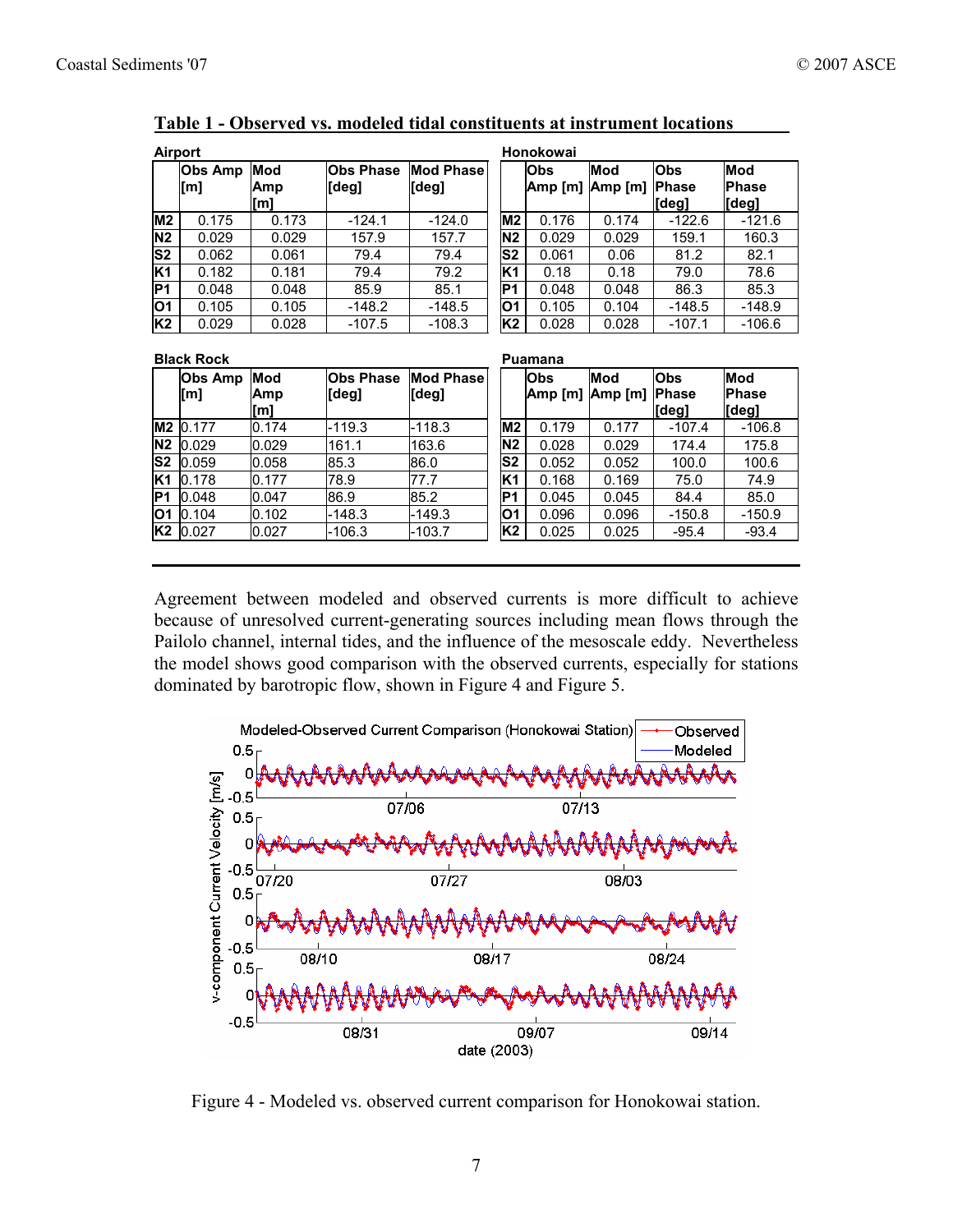

Figure 5 - Modeled vs. observed current comparison for the South Kahana (Airport) station.

Use of the SWAN model appears to resolve spatial variability around and inside of the Maui Nui complex. Modeled wave heights show good comparison with observations at instrument locations shown in Figure 6.

Tidal residuals from two dominant swell regimes are shown in Figure 7, which show significant longshore currents at Kaanapali.

Morphologic simulations under dominant north and south swell conditions are shown in Figure 8 with aerial photographs of the seasonal beach states when these swell regimes dominate.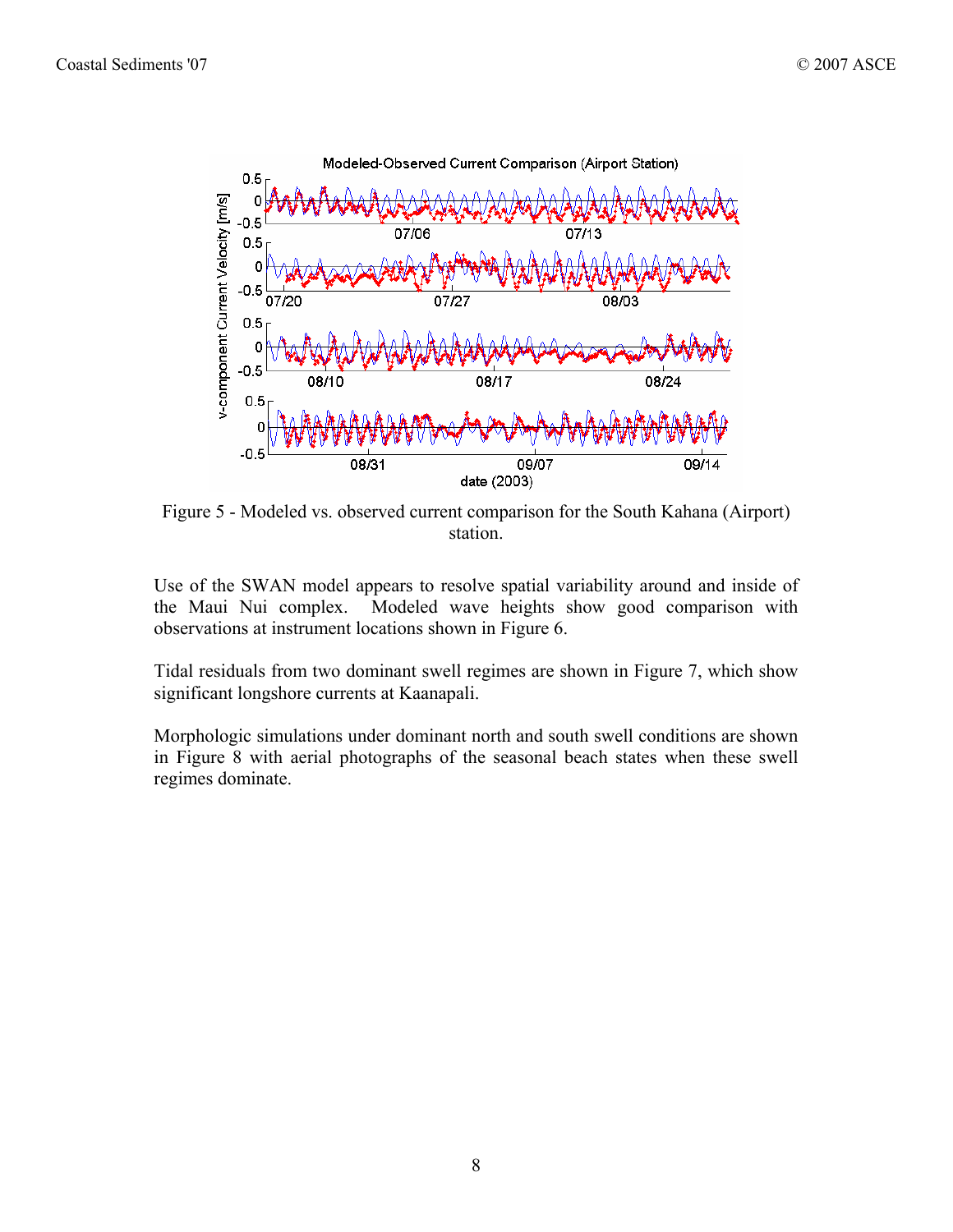

Figure 6 - WaveWatch III boundary conditions and comparisons of modeled (x) and observed (-) wave heights [m] at instrument locations. The lines on the second subplot represent the south swell window  $(170-210^{\circ})$ .



Figure 7 - Tidal residuals [m/s] for South (A) and North (B) swell at Kaanapali Beach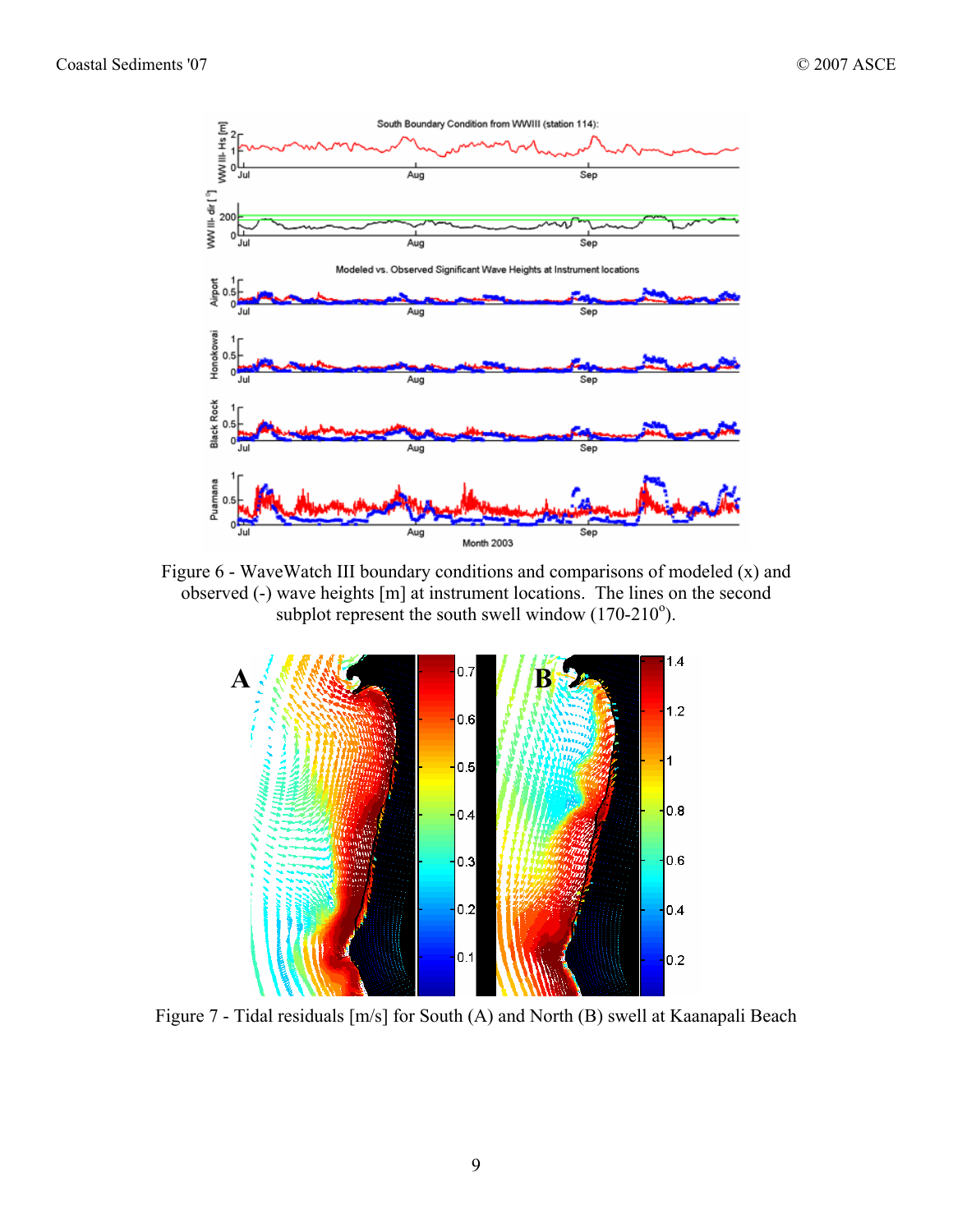

Figure 8 – Observed (above) and simulated (below) beach states (accretion - red; erosion - blue [m]) during summer (left) and winter (right) swell conditions.

### **DISCUSSION**

Using Delft3D with water-level gradient boundary conditions prescribed in Roelvink and Walstra (2004) provide excellent resolution of current velocities in regions dominated by barotropic tidal flow. For regions influenced by mean flows and internal tides, more physical processes need to be accounted for to better resolve observed velocities. It appears the Honokowai station (Figure 4) is well resolved, while the South Kahana (Airport) station (Figure 5) is influenced by the presence of mean flows and internal tides. Despite the influence of unresolved processes, the models show good comparison with the observed flow velocities.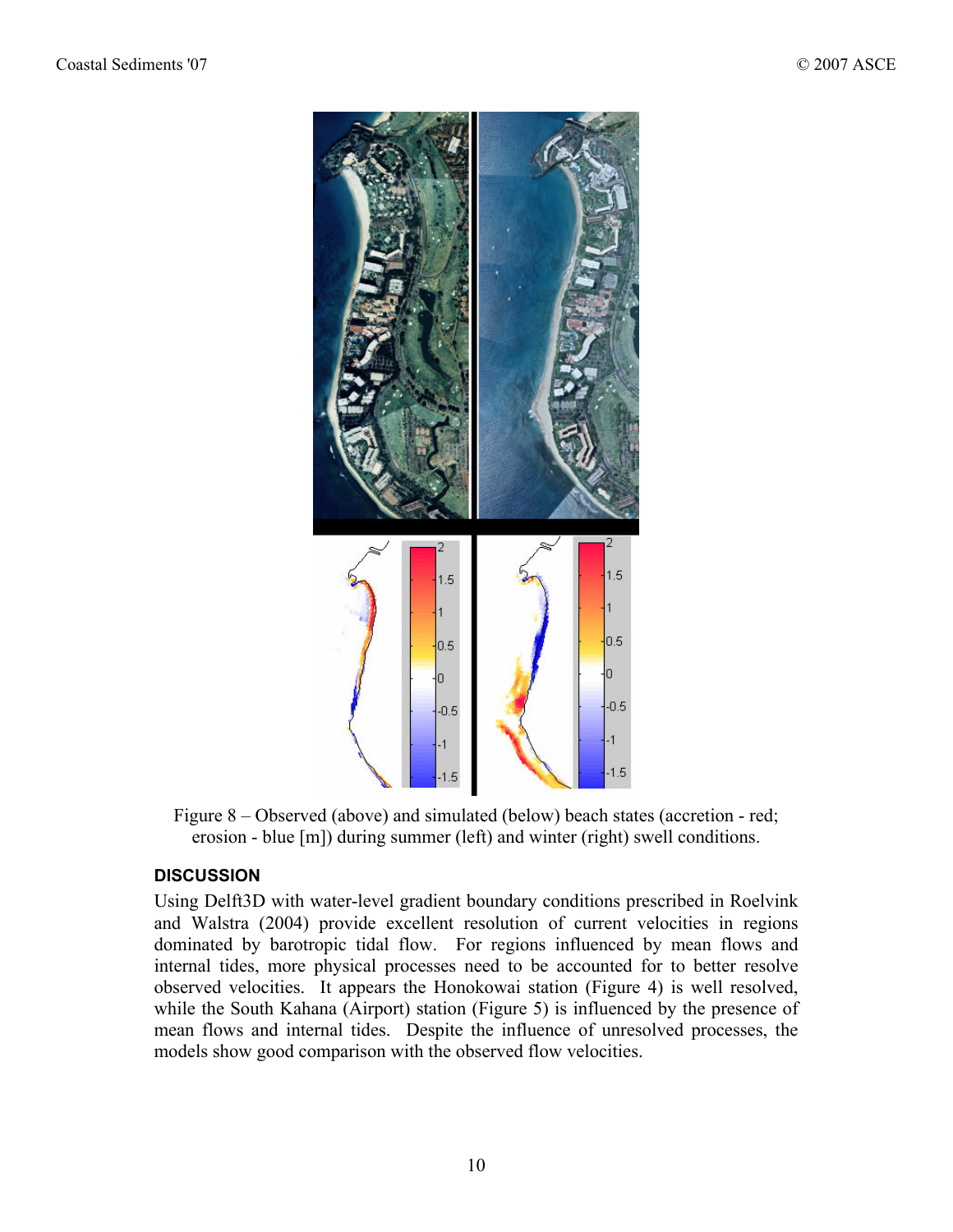Mean flows observed at the South Kahana (Airport) Station appear to be related to wind direction, and may be related to island-trapped wave events (Merrifield 2002; Storlazzi 2006). Figure 9 shows the time series of wind speed and mean flow and their inter-relationship.



Figure 9 - Relationship between winds and mean flow through the Pailolo Channel.

Wind speed and mean flow seem to mirror each other. A notable event in the time series is the decrease in wind speed in late July which leads to a corresponding decrease in the mean flow through the channel. Although the model accounts for wind forcing, the mean flow is not resolved. If the mean flow is due to wind forcing, the inability to resolve the mean flow is probably due to the limited coverage of the model domain: inability to develop significant wind-generated currents, and/or the topographic influence of West Maui which may cause local acceleration of the wind field.

The mean flow observed at South Kahana seems unlikely, from the two observed time series, to extend past the Honokowai station and potentially affect currents and sand transport at Kaanapali Beach. The major influence in sand transport at Kaanapali seems to be the wave-generated currents that arise from obliquely incident waves from north and south swell breaking on the westward-facing shoreline.

While simulations of shoreline accretion and erosion forced by the dominant swell regimes show a qualitative morphologic behavior, the ultimate goal of modeling is to reproduce or predict transport volumes and resulting changes in the beach profile. Modeling beach profile changes often captures observed changes in mean state, but is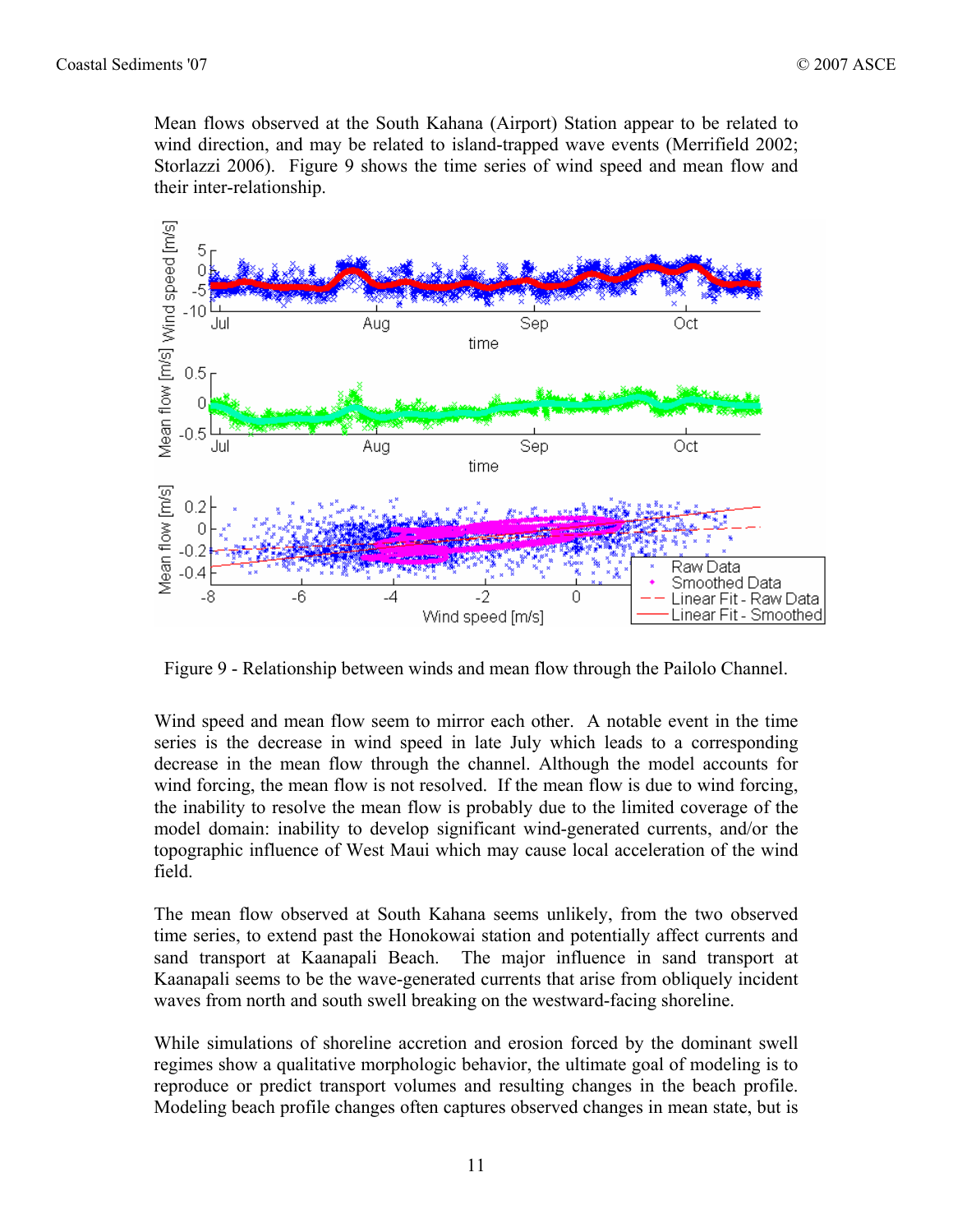less successful at predicting significant erosion and accretion events. While the model seems to perform adequately for scenarios on timescales of a few days, variability of wave and current conditions on longer timescales make simulations on timescales of months to years more difficult to resolve. Comparisons of observed and modeled profile changes, in Figure 10, show that the model tends to overpredict accretion (indicated by the frequency of records in quadrant 2 and above the perfect fit line) and to miss large erosion and accretion events in the end members of the littoral cell (Black Rock and Hanakao'o). Bias towards accretion is likely due to the persistence of small wave states during the 3-month simulation, and inability to resolve swell events that lead to significant change. The effects of 2D vs. 3D modeling on accretion predictions should also be investigated.



Modeled vs Observed morphologic change

Figure 10 - Observed vs. modeled beach profile changes over 3 months at a number of locations at Kaanapali, Summer 2000.

Additionally, there appears to be no significant difference in modeling the summer 2003 erosion event with and without the presence of the small sea-level signal contributed by mesoscale eddies. This is likely the result of discretization by the model. There is an inherent problem simulating natural processes using discrete numerical simulations, especially when variability of a particular process, in this case sea level in its vertical and horizontal position, exists on a smaller scale than the discrete grid is capable of resolving. Another process we are not effectively resolving in the model is the action of swash transport producing morphologic changes in the beach face. The model does, however, have a scheme to replicate morphologic beach face changes by applying a relative amount of erosion or accretion in wet grid cells to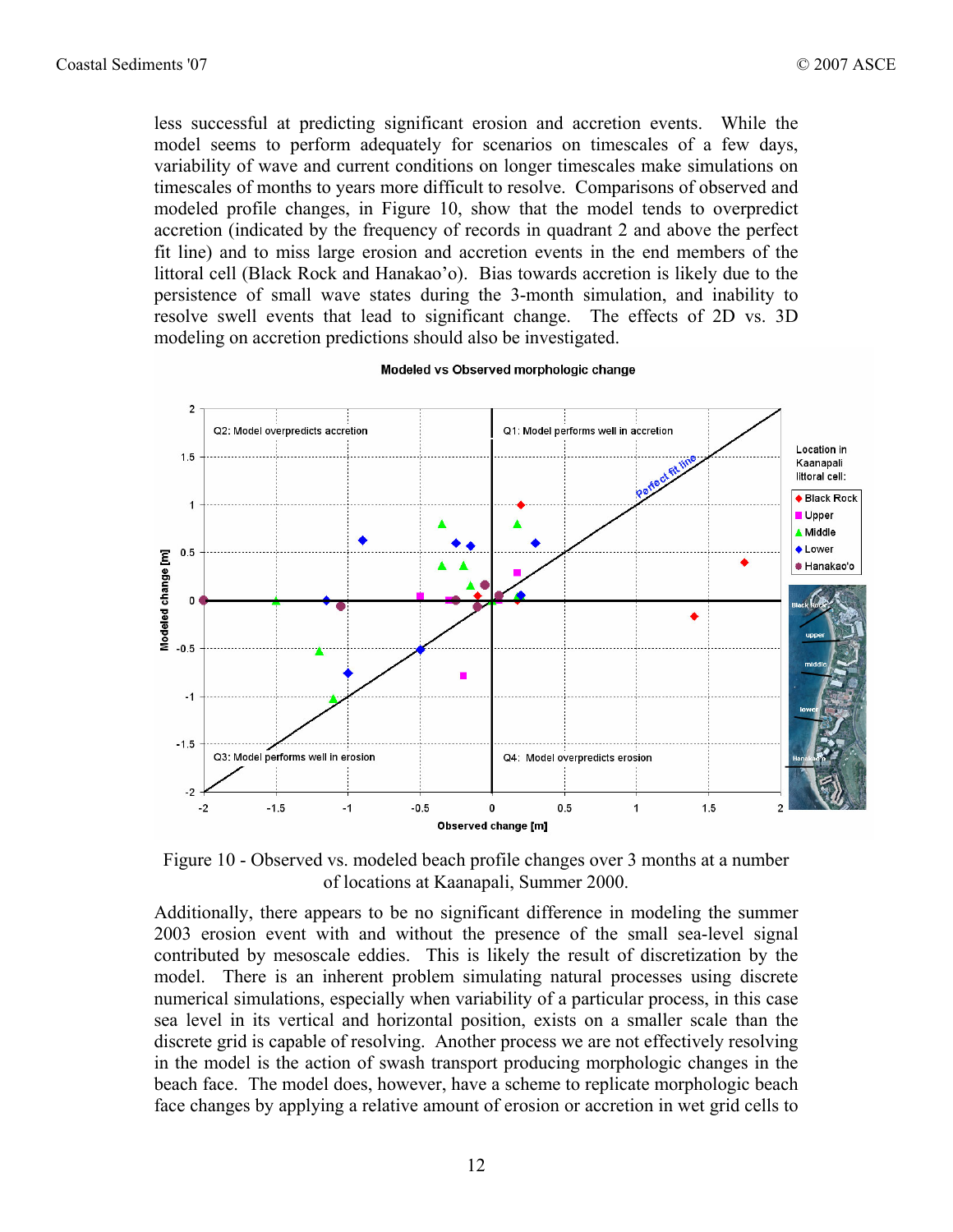adjacent dry grid cells. While this scheme is a practical solution to an extremely complex problem, it does leave a potentially important processes unresolved.

We can, however, make interesting conclusions about sand transport from simulations of simple scenarios. Morphologic simulations of transport due to north swell with a uniform bed roughness demonstrate transport of a considerable amount of sand around Hanakao'o Point. Increasing the simulated roughness for the submerged fossil reef offshore from Hanakao'o Point causes the sand to accumulate in this location. This is consistent with field observations.

Inability of the model to resolve the signal of the mesoscale eddy should not cause us to dismiss its influence. Simple Bruunian models assign sea-level position paramount influence, although the presence of reef surfaces may change this simple dynamic. It appears that increased sea level on a normal shoreline profile (not perched) may exist in unstable equilibrium until wave energy initiates transfer to a new position. The duration of mesoscale eddies is sufficient to begin this transition as evidenced by the considerable erosion observed in summer 2003 at Kaanapali. The event also suggests that increased sea-level signals may cause accelerated seasonal response in alongshore systems.

### **CONCLUSIONS**

Robust numerical models allow for realistic shoreline change simulations. Adequate observations are indispensable to ensure realistic performance. Poor modeling performance arises from inadequate tuning, unresolved processes, and spatial discretization of continuous natural processes. Use of water-level gradient boundary conditions given by observations of tidal components and the equations used in Roelvink and Walstra (2004) successfully model tidal velocities. Scenario-based modeling of seasonal shoreline change is qualitatively successful, whereas real-time, long-term simulations often to not capture significant changes in beach profile and shoreline position.

Mesoscale eddies and accretion on perched beaches atop rough reef substrates play a potentially significant role in beach morphology of Hawaiian shorelines, and merit continued investigation.

### **ACKNOWLEDGMENTS**

The authors would like to thank Edwin Elias, Dolan Eversole, Chris Conger, Jeff List, Capt. Joe Reich, Lamber Hulsen, Dano Roelvink, Dirk-Jan Walstra, Everyone at Delft3D support: Johan Dijkzeul, Arjen Luijendijk, and Meo de Rover. This paper is funded by a grant/cooperative agreement from the National Oceanic and Atmospheric Administration, Project # R/EP-26, which is sponsored by the University of Hawaii Sea Grant College Program, SOEST, under Institutional Grant No. NA05OAR4171048 from NOAA Office of Sea Grant, Department of Commerce. The views expressed herein are those of the author(s) and do not necessarily reflect the views of NOAA or any of its subagencies. UNIHI-SEAGRANT-OP-07-06.